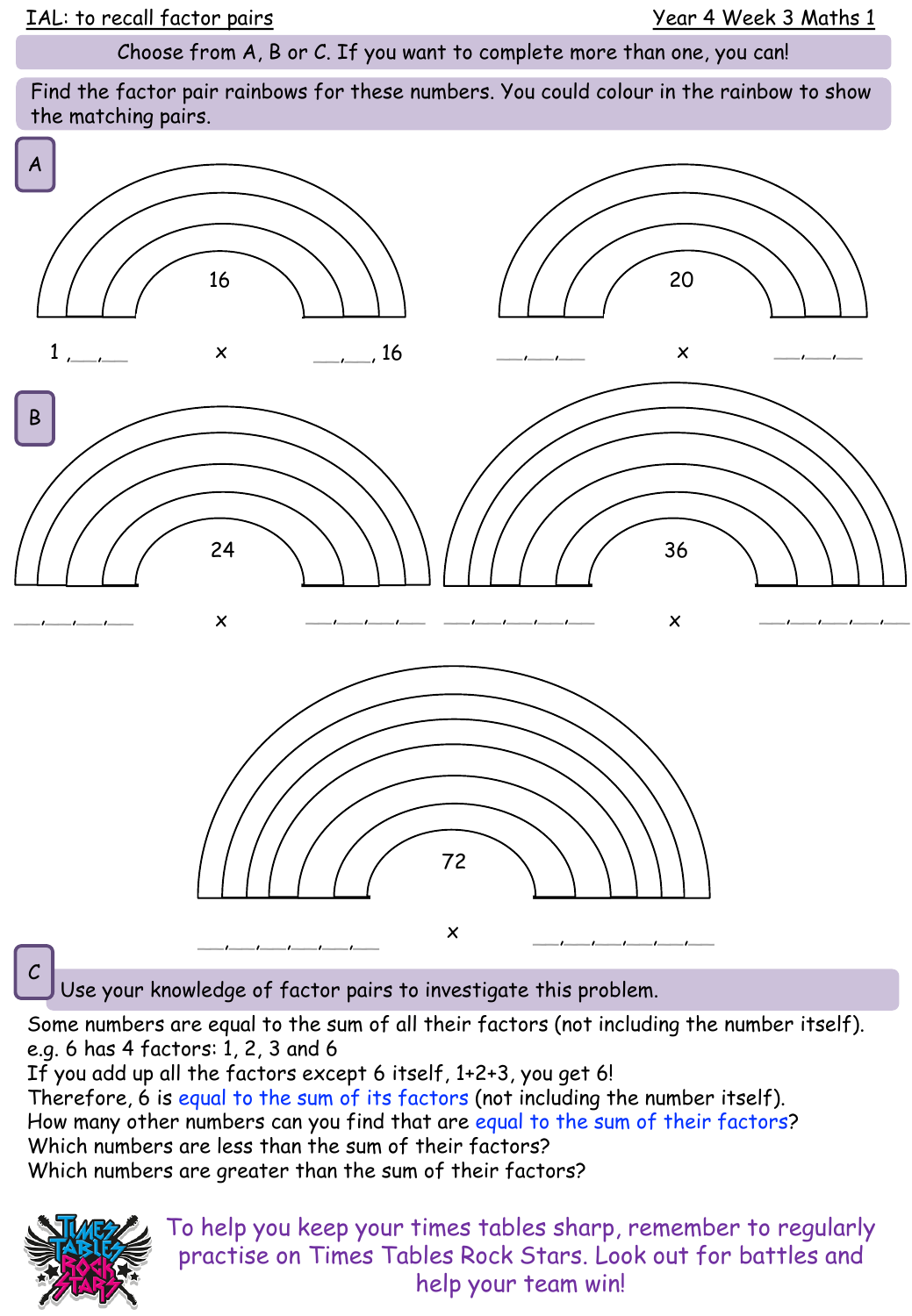## Website to support your learning: <https://www.bbc.co.uk/bitesize/articles/z6vr47h>



 $\mathsf{B}$  Use column addition to solve these worded problems.

- 1. If Fred has 137 toy cars and George has 135 toy cars, how many do they have altogether?
- 2. One farmer has 336 lambs in the first year and 287 lambs in the second years. How many lambs did the farmer have over the two years?
- 3. A grocer sold 127 bags of sweets on Monday, 184 bags on Tuesday and 42 bags on Wednesday. How many bags of sweets did the grocer sell in total?
- 4. A man bought a pack of 2840 balloons. Then, he bought a pack of 1230 streamers as well as 270 banners for a party. How many decorations did he buy in all?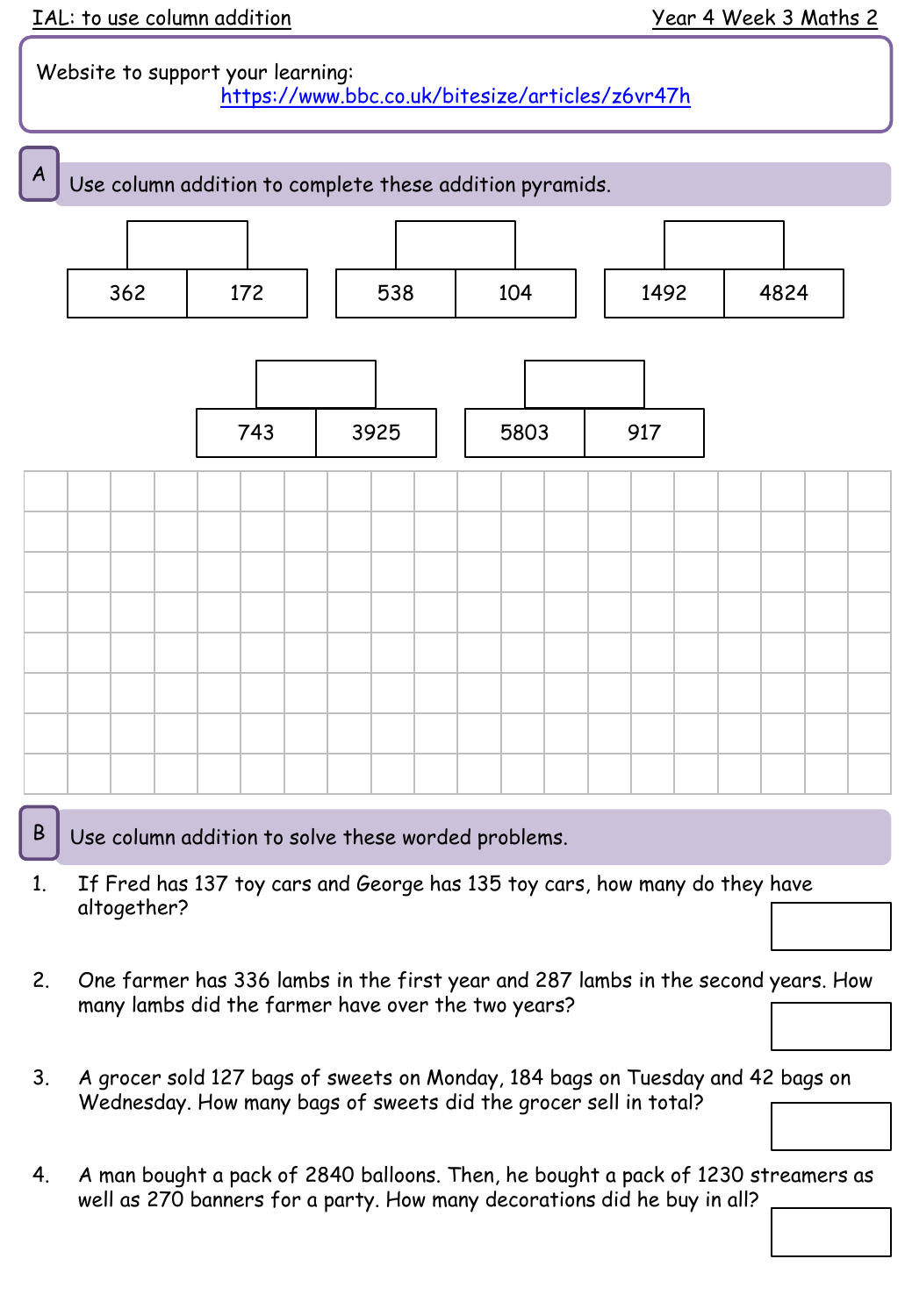Use your knowledge of column addition to investigate these problems.

1) How many different ways can you complete this missing number problem?



2) Rosie adds two numbers together that add up to 4444.



Both numbers have 4 digits.

All the digits in both numbers are even.

What could the numbers be?

Prove it.

How many ways can you find?

Websites to extend your learning: <https://mathsframe.co.uk/en/resources/category/9/addition-and-subtraction>

<https://www.topmarks.co.uk/Flash.aspx?a=activity11>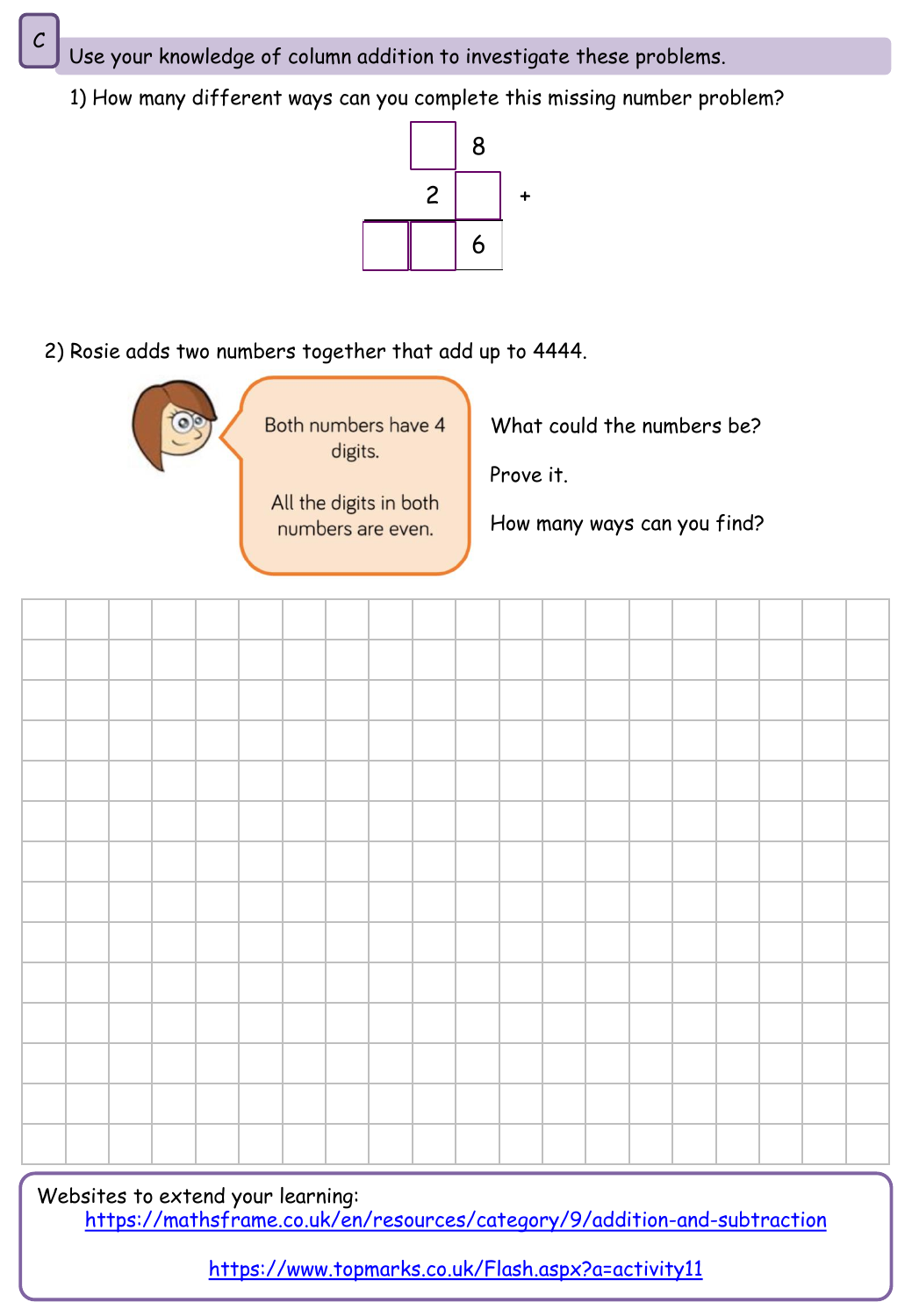

Use pictorial representations to help solve these calculations.

At the pet shop, there are an equal number of rabbits in hutches. Here are the current rabbits in hutches.

1a) How many rabbits are in each hutch?

b)  $\frac{1}{6}$  <u>3</u>  $= 4$   $= 4$   $= 4$   $= 4$   $= 4$   $= 4$   $= 4$   $= 4$   $= 4$   $= 4$   $= 4$   $= 4$   $= 4$   $= 4$   $= 4$   $= 4$   $= 4$   $= 4$   $= 4$   $= 4$   $= 4$   $= 4$   $= 4$   $= 4$   $= 4$   $= 4$   $= 4$   $= 4$   $= 4$   $= 4$   $= 4$   $= 4$   $= 4$   $= 4$   $= 4$   $= 4$   $= 4$  $\overline{4}$   $=$   $\frac{5}{6}$   $=$   $\frac{8}{6}$   $=$   $\frac{8}{6}$   $=$   $\frac{2}{3}$ 



2) The pet shop also has 40 mice in 8 hutches, each holding the same number.



2) There are some guinea pigs at the pet shop. They put one sixth of them in one hutch. There are 3 in each hutch. How many guinea pigs does the pet shop have in total? Use the space below to show how you worked out your answer.



guinea pigs